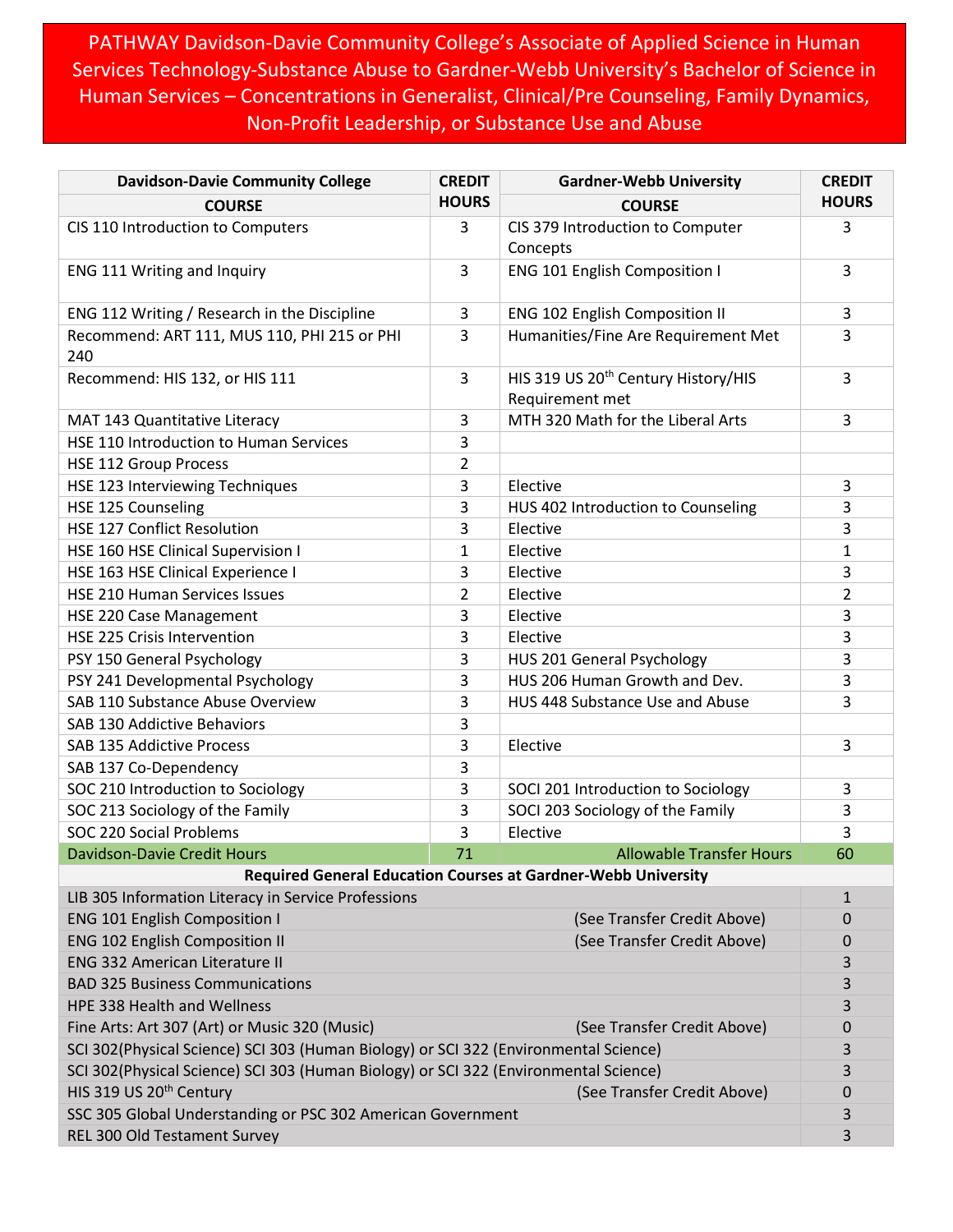| <b>REL 301 New Testament Survey</b>                               |                             | 3  |  |  |
|-------------------------------------------------------------------|-----------------------------|----|--|--|
| MTH 320 Math for the Liberal Arts                                 | (See Transfer Credit Above) | 0  |  |  |
| <b>Required Courses in Human Services</b>                         |                             |    |  |  |
| HUS 201 General Psychology                                        | (See Transfer Credit Above) | 0  |  |  |
| HUS 206 Human Growth and Development                              | (See Transfer Credit Above) | 0  |  |  |
| HUS 300 Ethical Issues in Human Services                          |                             | 3  |  |  |
| <b>HUS 302 Group Dynamics</b>                                     |                             | 3  |  |  |
| <b>HUS 304 Human Services Profession</b>                          |                             | 3  |  |  |
| HUS 311 Diversity and Multicultural Foundations in Human Services |                             | 3  |  |  |
| HUS 404 Case Management and Assessment                            |                             | 3  |  |  |
| HUS 411 Applied Psychopathology                                   |                             | 3  |  |  |
| HUS 426 Crisis, Trauma, and Intervention Strategy                 |                             | 3  |  |  |
| HUS 499 Applications in Human Services                            |                             | 3  |  |  |
| <b>Concentration in Generalist (Choose 3 Courses)</b>             |                             |    |  |  |
| HUS 320 Introduction to Clinical Practice                         |                             | 3  |  |  |
| HUS 374 Psychology of Religion                                    |                             | 3  |  |  |
| HUS 399 Community Resource Development                            |                             | 3  |  |  |
| HUS 402 Introduction to Counseling                                | (See Transfer Credit Above) | 0  |  |  |
| HUS 406 Psychology of Personality                                 |                             | 3  |  |  |
| HUS 412 Psychology of Aging                                       |                             | 3  |  |  |
| HUS 413 Understanding Nonprofit Organizations                     |                             | 3  |  |  |
| HUS 416 Leadership in the Helping Profession                      |                             | 3  |  |  |
| <b>HUS 440 Family Dynamics</b>                                    |                             | 3  |  |  |
| HUS 448 Substance Use and Abuse                                   | (See Transfer Credit Above) | 0  |  |  |
| HUS 495 Internship in Human Services                              |                             | 3  |  |  |
| HUS 497 Internship in Human Services                              |                             | 3  |  |  |
| HUS 498 Internship in Human Services                              |                             | 3  |  |  |
| <b>General Electives</b>                                          |                             | 8  |  |  |
| <b>Concentration in Clinical / Pre-Counseling</b>                 |                             |    |  |  |
| HUS 320 Introduction to Clinical Practice                         |                             | 3  |  |  |
| HUS 402 Introduction to Counseling                                | (See Transfer Credit Above) | 0  |  |  |
| HUS 406 Psychology of Personality                                 |                             | 3  |  |  |
| <b>General Electives</b>                                          |                             |    |  |  |
| <b>Concentration in Family Dynamics</b>                           |                             |    |  |  |
| HUS 399 Community Resource Development                            |                             | 3  |  |  |
| HUS 412 Psychology of Aging                                       |                             | 3  |  |  |
| <b>HUS 440 Family Dynamics</b>                                    |                             | 3  |  |  |
| <b>General Electives</b>                                          |                             | 2  |  |  |
| <b>Concentration in Non-Profit Leadership</b>                     |                             |    |  |  |
| HUS 399 Community Resource Development                            |                             | 3  |  |  |
| HUS 413 Understanding Nonprofit Organizations                     |                             | 3  |  |  |
| HUS 416 Leadership in the Helping Profession                      |                             | 3  |  |  |
| <b>General Electives</b><br>$\overline{2}$                        |                             |    |  |  |
| <b>Concentration in Substance Use and Abuse</b>                   |                             |    |  |  |
| HUS 399 Community Resource Development                            |                             | 3  |  |  |
| HUS 406 Psychology of Personality                                 |                             | 3  |  |  |
| HUS 448 Substance Use and Abuse                                   | (See Transfer Credit Above) | 0  |  |  |
| <b>General Electives</b>                                          |                             | 5  |  |  |
|                                                                   | <b>Gardner-Webb Hours</b>   | 60 |  |  |